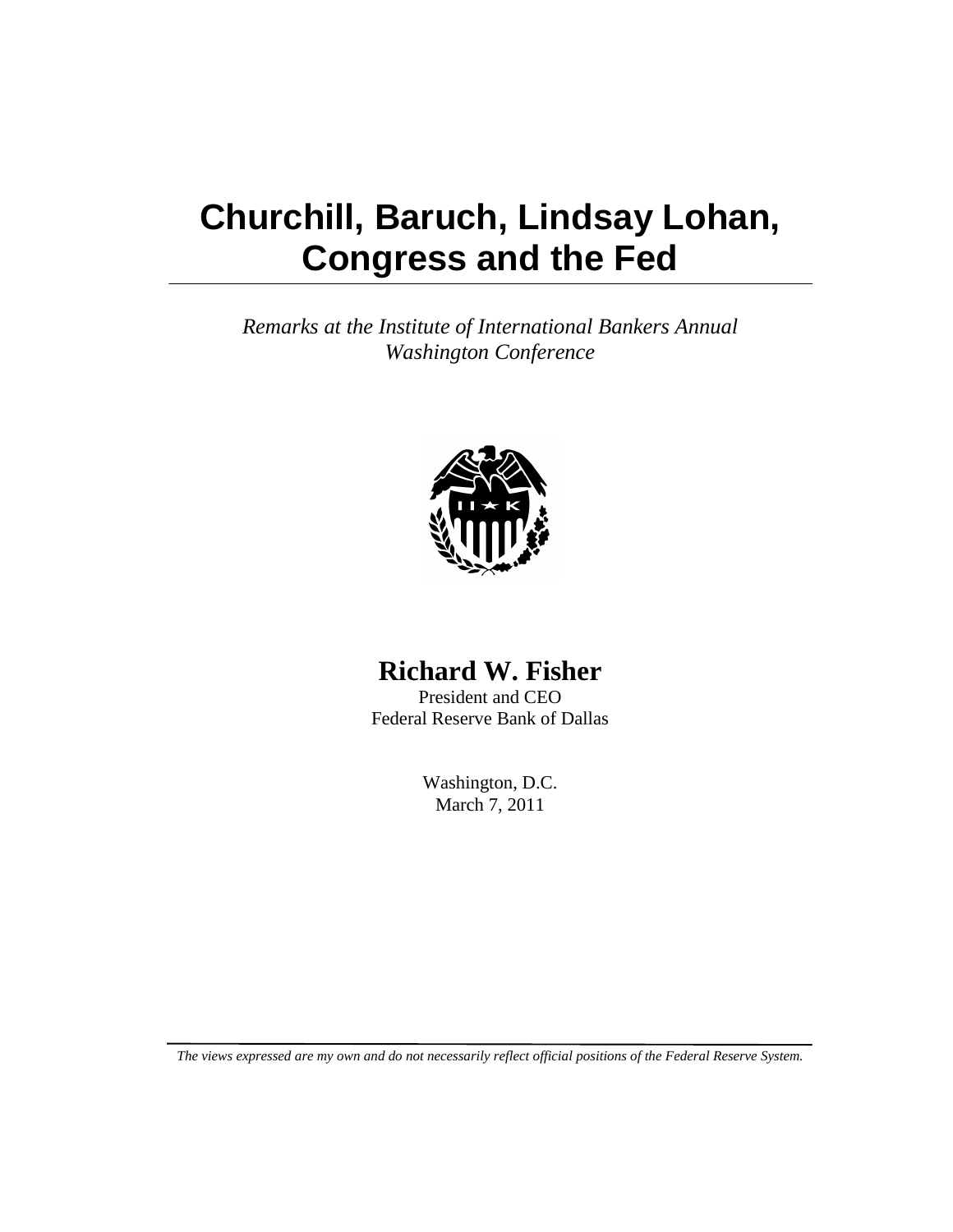### **Churchill, Baruch, Lindsay Lohan, Congress and the Fed**

#### Richard W. Fisher

Winston Churchill was in New York on Oct. 29, 1929, Black Thursday. Bernard Baruch took him to dinner that night with some 40 or so luminaries of finance—"friends and former millionaires," Baruch called them. Churchill listened and, over the course of the evening and the next few days, took measure of the situation. He recorded his impression as follows: No one "could doubt that this financial disaster, huge as it is, cruel as it is to thousands, is only a passing episode in the march of a valiant…people who…are showing all nations much that they should attempt and much that they should avoid." $<sup>1</sup>$ </sup>

The historian Martin Gilbert later wrote that in the face of a fearful crisis, Churchill had seen the United States "at its most magnificent and its most tormented." <sup>2</sup>

Move the clock forward 82 years. We have no one on the world stage as eloquent as Churchill. But even the most prosaic observer might now be given to repeating the Last Lion's observation: The financial disaster of 2008 and 2009 was huge. It was cruel not to thousands but to millions of Americans who lost their jobs and saw their savings and standard of living decimated. And yet, painful as it was―and remains for so many―it is proving to be a passing episode in the onward march of a valiant people.

In coping with the crisis and its aftermath, we have seen America at its most magnificent and its most tormented. We have shown others much that they should attempt and much that they should avoid.

You all know what transpired over the past few years, so let me give you an abridged version to set the stage of lessons learned and what I believe we now confront.

During the recent Panic, the most important ingredient in the functioning of financial markets―trust in counterparties—imploded. The liquidity required to finance the business of America disappeared. Interbank lending evaporated. Risk premiums soared. The commercial paper market faltered. A hallmark money market fund "broke the buck." Asset-backed security lending stopped cold. The entire spectrum of financing for businesses collapsed; the gears of the American economy went into reverse. Seemingly overnight, we were transformed from a grand vessel that had been sailing along on the tranquil sea of the Great Moderation into a battered wreck tossed about in a perfect storm threatening to dash us on the rocks of deflation, depression and ruin.

Eager to avoid the mistakes made by our predecessors during the 1930s, and led by an unassuming but determined chairman, the Federal Reserve created a panoply of programs to revive the key financial markets. In the face of widespread fear among businesses and the broader public, consternation among financial operators, and a great deal of breast beating by politicians threatening to compromise the independence that is so vital to operate a successful central bank, the Fed stepped into the breach. It did so in keeping with the ultimate duty of any central bank as lender of last resort: Drawing on emergency powers previously given us by the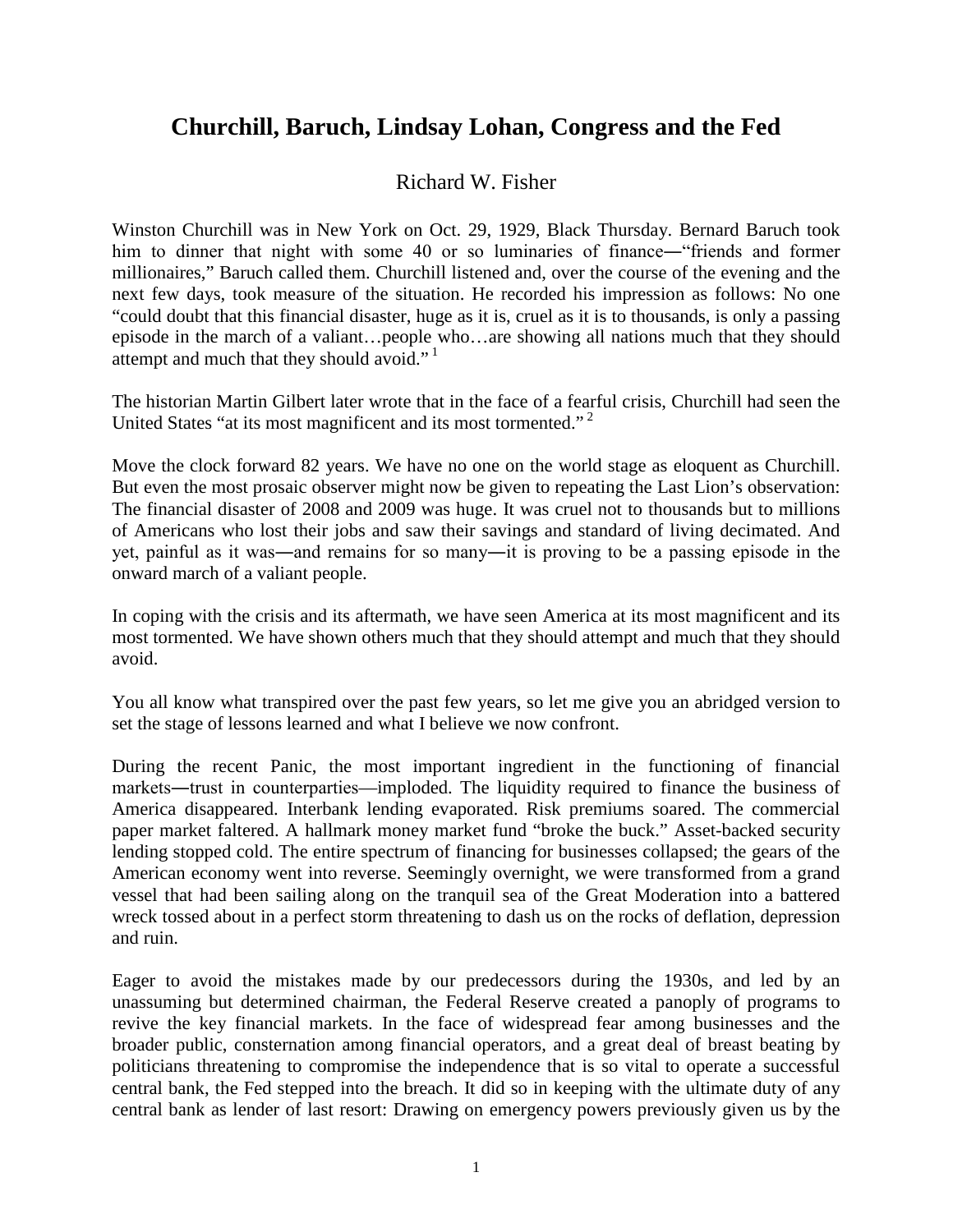Congress, we addressed the exigent circumstances we faced by opening the floodgates to restore the credit markets and pull the economy back from the brink.

The long and short of it all was that the medicine applied by the Federal Reserve worked. Whereas, then there was no liquidity to finance our economy, now there is plenty: Money is cheap; banks and credit markets are flush; the stock market has soared. Financial wherewithal is widely available to businesses, public and private, that have the capacity to put the American people back to work.

To be sure, there are some, including me, who worry that the Fed ultimately may have taken out too much insurance against a double-dip recession and slippage into a deflationary spiral. There are some, including me, who argued against the last tranche of insurance we took out in committing to buy \$600 billion in U.S. Treasuries between last November and the end of this coming June as we were simultaneously purchasing additional Treasuries to make up for the roll off in our mortgage-backed securities portfolio. There was a strong feeling among those of my policy persuasion that we had already sufficiently refilled the tanks holding the financial fuel businesses needed to drive their job-creating machines. They felt that by being too accommodative, we might run the risk of planting the seeds that could germinate into renewed volatility, speculation and inflation, or give comfort to a government that for far too many congressional cycles has fallen down on the job by spending and borrowing and committing to unfunded programs with reckless abandon.

But whether you feel that the Federal Reserve has gotten it just right or gone a bit beyond the call of duty, it is hard for anyone to argue that the Fed did not succeed in pulling the financial markets back from the brink and has successfully reliquefied the economy, restoring the flow of the vital lifeblood of commerce.

In an interview published in the *Dallas Morning News* on Aug. 26, 2009, I said the Great Recession was over but that the healing process would take time before gathering momentum and resulting in meaningful job creation.<sup>3</sup> (It took the National Bureau of Economic Research, or NBER, 15 months to reach the same conclusion,<sup>4</sup> leading one of my most prominent colleagues on the FOMC to quip: "And the NBER is expected to soon tell us that Christmas last year occurred on Dec. 25!") We now know the economy bottomed in the second quarter of 2009 and has slowly been gaining momentum since then. As is evident in the latest round of data, a recovery is well under way.

By acting with purpose, I believe the Federal Reserve, in the words of Winston Churchill, did its part to show the world "much that should be attempted and much that they should avoid." We demonstrated that a lender of last resort must avoid being timid in the face of a crisis. We showed our nation, and others who look to us for leadership, that central banks must act deliberately and conduct their duties doggedly, however intense the criticism or political heat. But we also revealed the price of acts of omission—that an institution ultimately responsible for maintaining financial stability can ill afford to be lax in its duties as a regulator and supervisor of systemically critical financial institutions under its jurisdiction―a failure we have taken significant organizational steps to correct and are working hard to avoid letting happen again.

I happen to believe one of the best outcomes of the crisis is that the Fed demonstrated the importance of a central bank keeping its word. We said we would close the numerous emergency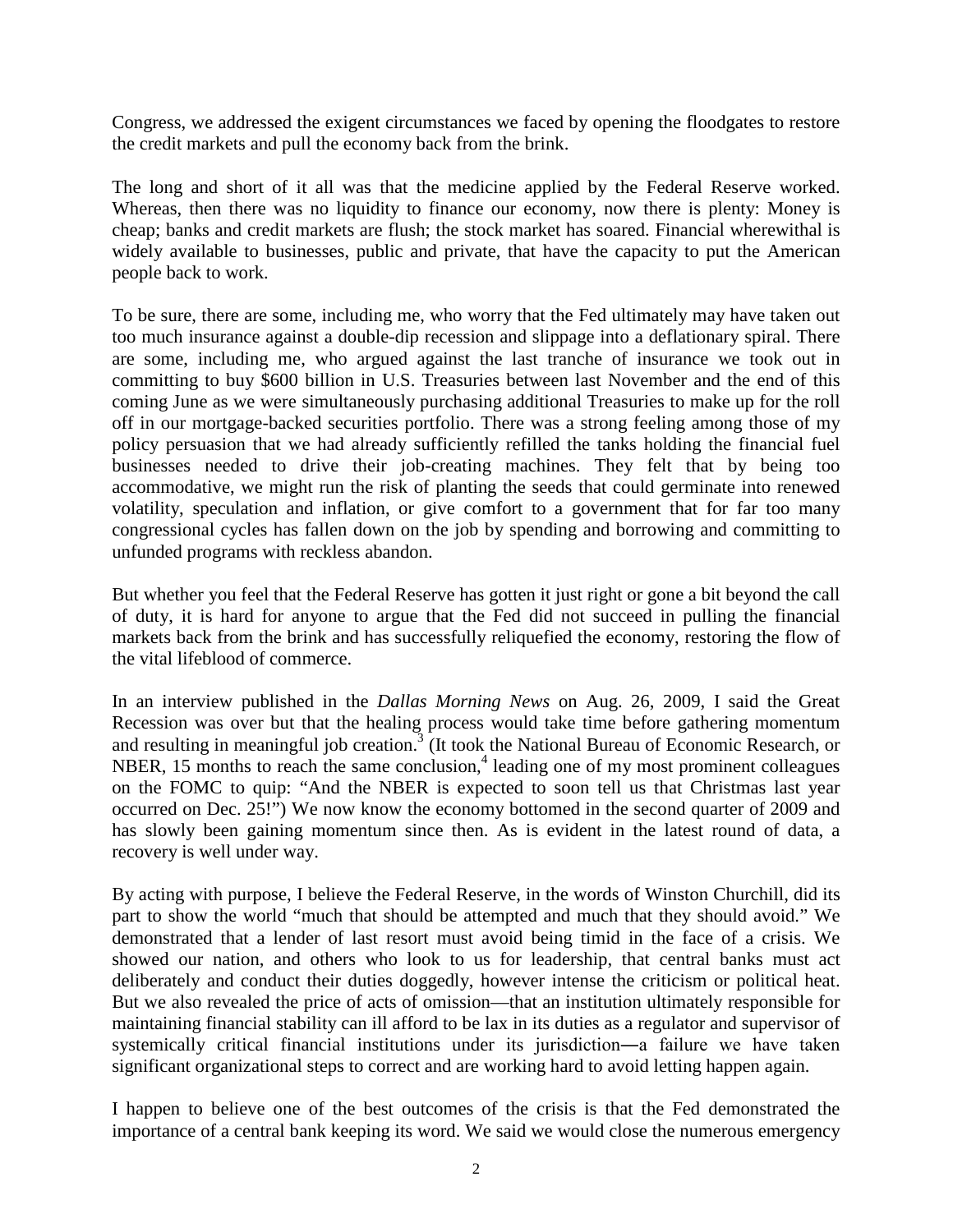programs we engineered once they had done their job. And we have thus far done so. Imagine that: A government agency that (a) does what it says it will do; (b) actually closes down programs once they have served their purpose; and (c) not only does not lose taxpayer money in the process but makes a profit for the Treasury from it.

Yet, though the recovery is gaining strength, we still have a long and arduous path ahead of us. I managed a grin when I read the giddy headline on the release last Thursday of the latest survey of the National Federation of Independent Business: In bold capital letters it proclaimed, "Whoo Hooo. Best Job Creation Number in 3 Years!!"<sup>5</sup> But I suppressed a more fulsome smile. The news *is* better; job creation *is* gathering momentum; the economy *is* moving in the right direction. But it is worrisomely clear that the task of putting millions of unemployed and underemployed Americans back to work will take an anguishing amount of time.

I do not, however, feel that further monetary accommodation will speed the process. It might well retard job creation, should it give rise to inflationary expectations or, worse, imply that, having suffered the slings and arrows of popular and political contempt as we went about doing what we did to save the financial system, we have now been compromised and become a pliant accomplice to Congress' and the executive branch's fiscal misfeasance. I am wary of those risks. Indeed, as a voting member of the FOMC this year, I have made clear within the meeting room and in public speeches that, barring some frightful development, I will vote against any program that might seek to extend or enlarge the substantial monetary accommodation we already have provided, just as I argued against the \$600 billion extension the voters on the Committee approved last November. And I remain doubtful enough as to its efficacy that if at any time between now and June, it should prove demonstrably counterproductive, I will vote to curtail or perhaps discontinue it. As I said, the liquidity tanks are full, if not brimming over. The Fed has done its job. What is needed now is for business to be incentivized to commit that liquidity to creating American jobs. This is the task of the fiscal authorities, not the Federal Reserve.

Here, I see the America that Churchill described as being "at its most magnificent and its most tormented."

The backbone of our economy, private business, is magnificently lean and fit. American business operators began to trim down and shape up their operating efficiency during the inflationary scare that threatened their profits running up to the summer of 2008. When the wheels came off the bus that fall and demand collapsed, they drove themselves to still greater efficiency to preserve their bottom lines or just to survive. The most expensive cost for most all businesses is labor. Over the past cycle, American businesses have learned to use the least amount of workers to drive the most amount of productivity. Today, our economy produces as much output as it did in 2007 before the onset of the crisis. But it uses over 7 million fewer workers to do so. From an economic standpoint, this efficiency is, indeed, a magnificent thing. And yet widespread unemployment is tormenting our society. The vexing question is: How will millions of Americans be put back to work in timely fashion?

All business operators, public or private, large or small, have a duty to their shareholders or their creditors to earn the highest return on investment possible. In a globalized economy, they can go anywhere on earth to do so. They can invest in China. Or India. Or Vietnam or Singapore or Brazil or Mexico or Africa. Or anywhere in an expanded, post-Cold War Europe. Nothing short of the poison of capital controls or protectionism can prevent them from doing so. Which raises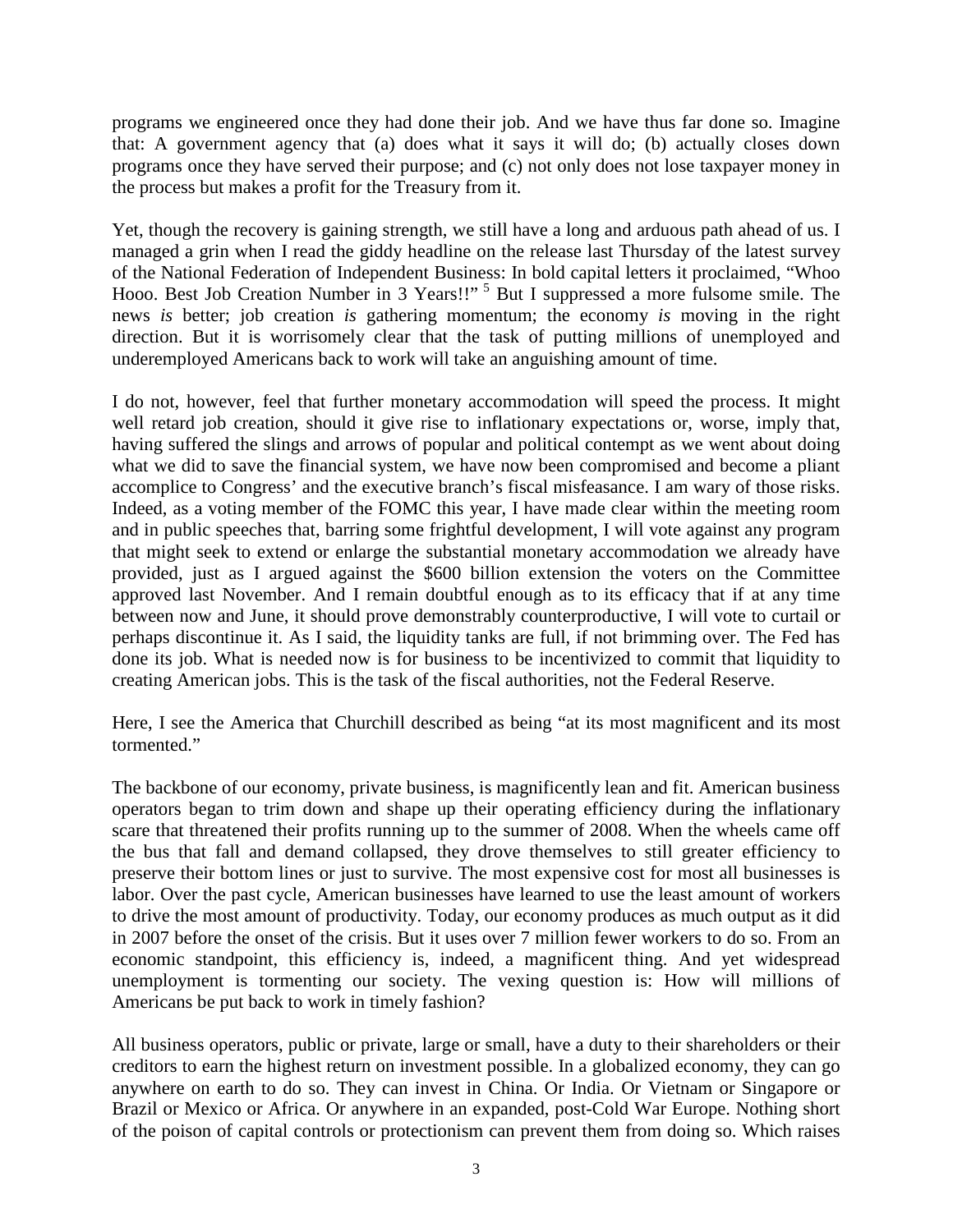the question: What must now be done to get businesses to invest in job creation here at home with the cheap and abundant money the Fed has made possible?

The obvious answer is that they must have confidence in the future of America. Businesses, like any other economic actor, will respond to immediate tax and regulatory incentives. But to make long-term investment decisions that create permanent, remunerative jobs they must have confidence in the long-term prospects of where they invest. In my judgment, it will be hard to secure that needed comfort until Congress makes clear it will refrain from the errant fiscal ways of the past, changes the way it taxes and spends and regulates, and places the nation demonstrably, and unalterably, on a path of fiscal rectitude.

I was quoted in the *Washington Post* on Feb. 21 as saying that we had suffered for too long from "Lindsay Lohan" Congresses.<sup>6</sup> Like Ms. Lohan, the American Congress is a beautiful creation, blessed with enormous talent. But it has been waylaid by addiction—in the case of the Congress to spending and debt―and by a proclivity for shoplifting―in the case of the Congress to pocketing for their immediate gratification the economic future of our children and grandchildren and our grandchildren's children.

Reasonable arguments can be made that fiscal policy must loosen during cyclical downturns to provide an economic environment conducive to growth. Some economic research even points to deficit spending as an essential ingredient for recovery when interest rates are near the so-called zero bound or the Fed has reached the limit of prudent monetary accommodation through other means. We certainly have put that theory to the test during the past two fiscal years, running deficits of \$1.3 trillion in 2010 and an expected \$1.65 trillion in 2011.

What's troubling about the fiscal situation, however, is the likelihood of persistent large yearly deficits long after the current recession is behind us. The same economic theory that prescribes deficits during recession prescribes surpluses during recovery to help meet the next economic challenge that might develop. If current deficits were exclusively due to cyclical phenomena, one would expect to see surpluses as we distance ourselves from the Great Recession we have just experienced. Instead, as far as the eyes of the analysts at the Office of Management and Budget can see, deficits will remain slightly above the 3 percent GDP threshold at which it is feared significant crowding-out of private sector economic activity begins to appear.<sup>7</sup> And other observers, under less optimistic assumptions, foresee significantly higher deficits in the years ahead.

The U.S. economy is afflicted with the pathology of structural deficits. This leaves the nation poorly positioned to weather the next recession or shock to come our way. I devoutly hope our next downturn won't come for quite some time, but it surely will come eventually. Will we follow the lead of the biblical Joseph, storing fiscal grain during boom times in preparation for the lean times that will, inevitably, someday follow? Or will we take the opposite course and run larger-than-normal deficits every year, hindering our ability to respond when the current expansion ends or an unforeseen crisis occurs, thereby undermining the confidence needed by businesses to commit sustainable job-creating capital here at home?

It is important to note that institutionalized deficits are cruelest to future generations. What has made the United States an exceptional economic haven for investment and growth has been the certain knowledge that the successor generation would enjoy a better standard of living than the